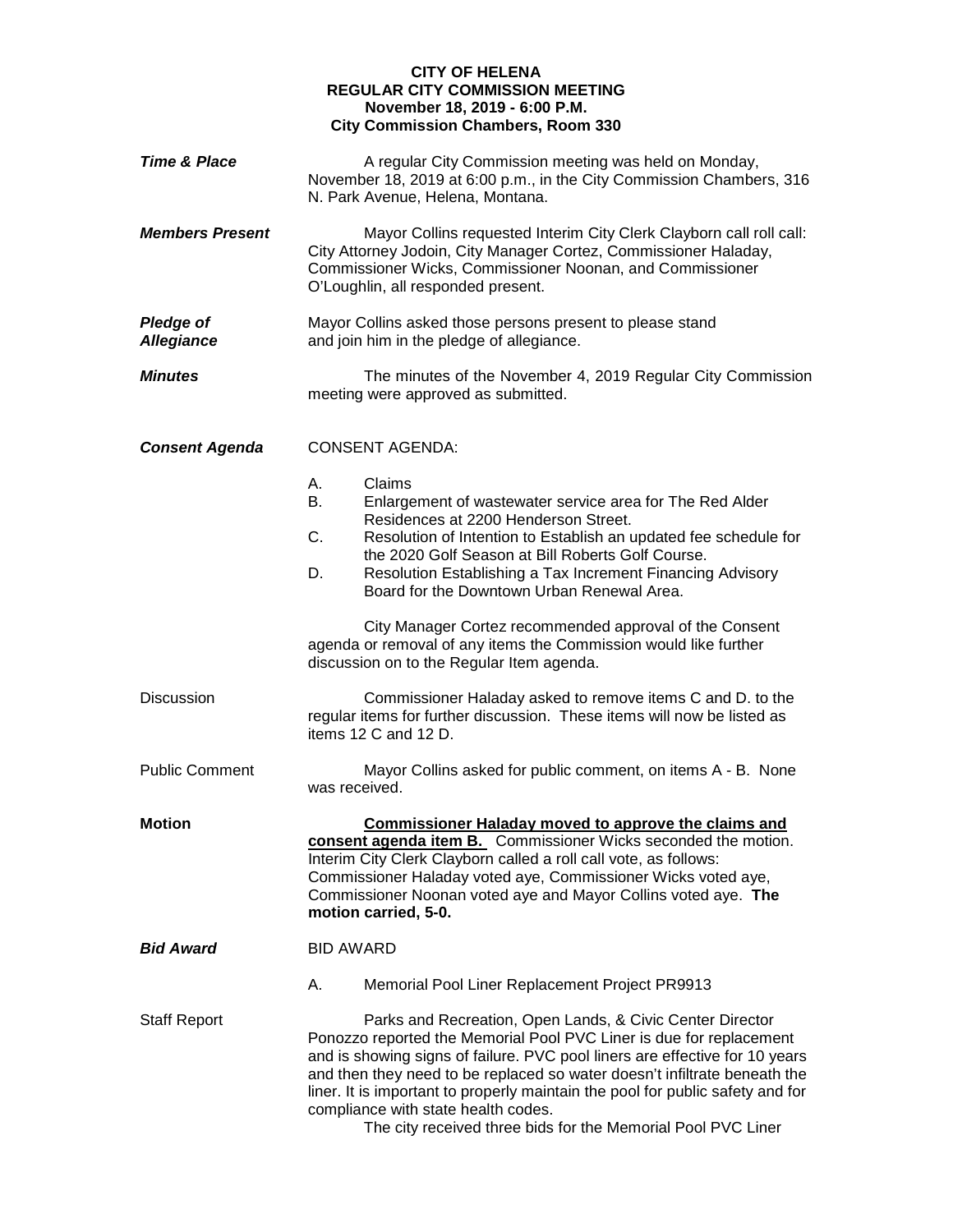Replacement Project PR9913 on September 27, 2019. The lowest responsible bidder for the project was Aquatic Renovation Systems, Inc. of Indianapolis, Indiana with a bid price of \$132,020. The other two bids were \$156,782 and \$180,000. Capital funds have been budgeted for this project which is a planned maintenance upgrade.

Installing a new PVC liner at Memorial Pool will keep the pool running smoothly for another 10 years without unexpected down time from liner failure. The new liner is also important in terms of public safety and compliance with state health codes. The new liner will come with a 10-year warranty.

Director Ponozzo recommended awarding the Memorial Pool Liner Replacement Project PR9913 to the lowest responsible bidder Aquatic Renovation Systems, Inc. in the amount of \$132,020.

| <b>Motion</b> | Commissioner O'Loughlin moved to award the Memorial                                                                                                                                                         |
|---------------|-------------------------------------------------------------------------------------------------------------------------------------------------------------------------------------------------------------|
|               | Pool Liner Replacement Project PR9913 to the lowest responsible                                                                                                                                             |
|               | bidder Aquatic Renovation Systems, Inc. in the amount of                                                                                                                                                    |
|               | \$132,020. Commissioner Haladay seconded the motion. Interim City                                                                                                                                           |
|               | Clerk Clayborn called a roll call vote, as follows: Commissioner Haladay<br>voted aye, Commissioner Wicks voted aye, Commissioner Noonan voted<br>aye and Mayor Collins voted aye. The motion carried, 5-0. |

| <b>City Commissioners</b>                    | <b>Communications from COMMUNICATIONS/PROPOSALS FROM CITY COMMISSIONERS</b><br>No communications.                                                                                                                                                                                                                                                                                                                                                                                                                                                                                                                                              |
|----------------------------------------------|------------------------------------------------------------------------------------------------------------------------------------------------------------------------------------------------------------------------------------------------------------------------------------------------------------------------------------------------------------------------------------------------------------------------------------------------------------------------------------------------------------------------------------------------------------------------------------------------------------------------------------------------|
| <b>Report of the City</b><br><b>Attorney</b> | REPORT OF THE CITY ATTORNEY<br>City Attorney Jodoin stated there was nothing to report.                                                                                                                                                                                                                                                                                                                                                                                                                                                                                                                                                        |
| <b>Litigation Strategy</b>                   | LITIGATION STRATEGY<br>Subsector Solutions, Inc vs. City of Helena Draft Complaint<br>А.<br>The City Manager has been notified of a potential lawsuit<br>involving Subsector Solutions, Inc, d.b.a Treasure State Internet &<br>Telegraph ("TSI&T"). TSI&T has offered to discuss resolution prior to<br>filing the complaint.<br>The complaint generally alleges that the City unlawfully<br>interfered with TSI&T installation of infrastructure necessary to deliver<br>internet services, was negligent in its representations to TSI&T, and<br>committed fraud. Staff has provided the MMIA and its counsel of this<br>potential lawsuit. |
| <b>Discussion</b>                            | Commissioner Haladay stated he would be in favor of City<br>Attorney Jodoin moving forward with discussions with the legal counsel<br>given how little information was available to the Commission at this point.<br>Commissioner O'Loughlin concurred with Mayor Collins and<br>Commissioner Haladay.                                                                                                                                                                                                                                                                                                                                         |
| <b>Report of the City</b><br><b>Manager</b>  | <b>REPORT OF THE CITY MANAGER</b><br>City Manager Cortez introduced Pat Judge, the City's new<br>Sustainability Coordinator.                                                                                                                                                                                                                                                                                                                                                                                                                                                                                                                   |
| <b>Discussion</b>                            | Mr. Judge thanked the Commission for their support and creation<br>of the position.                                                                                                                                                                                                                                                                                                                                                                                                                                                                                                                                                            |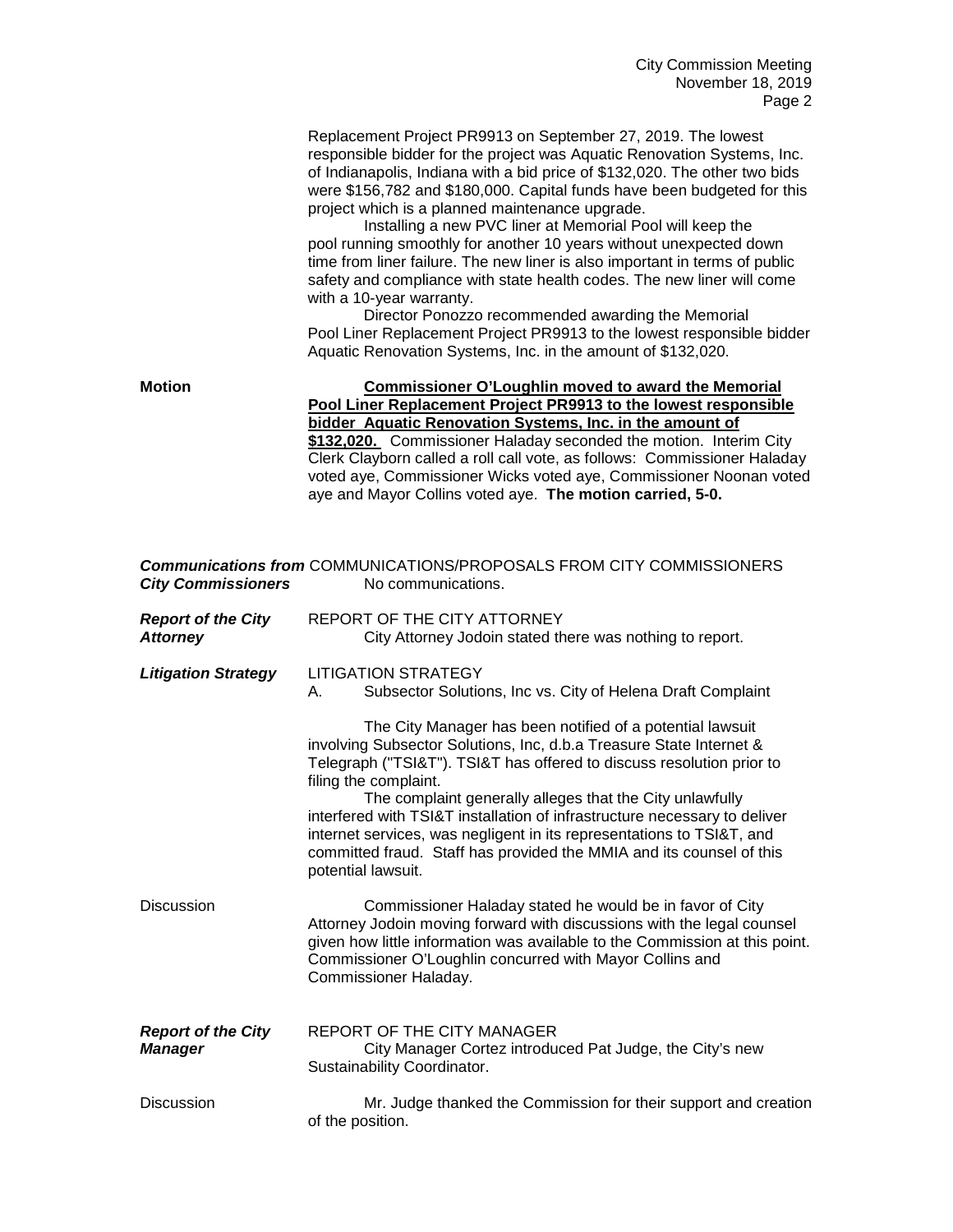Mayor Collins welcomed Mr. Judge. Commissioner Haladay thanked Mr. Judge for joining City Staff.

City Manager Cortez asked the Commission if they would like to attend the Parade of Lights on the City float. Manager Cortez asked the Commission if they had specific goals for Mr. Judge and Assistant to the City Manager Opitz on what they would like to bring to the NorthWestern Energy discussion in Big Sky to please forward those discussion points onto the City Manager's office.

Manager Cortez asked Director Ponozzo to provide the Commission with a report on the proposed changes to the advisory boards. Director Ponozzo stated the public meeting which occurred on November 15<sup>th</sup>, was well attended and a current period of open public comment is running until the 23rd. A survey also currently is active on the City of Helena website. Director Ponozzo gave a summary of the feedback currently received amongst all forums by the public and members of the advisory boards. Director Ponozzo stated 25-30 staff hours were spent on the meeting management, and approximately 24 staff hours were spent on the staff attendance of the advisory board meetings. Director Ponozzo stated the boards worked on fee schedules and this was possibly an area where consolidation of efforts of each board in order to offer meaningful input on such matters. Director Ponozzo also identified other areas of overlap from similar responsibilities of each board. Director Ponozzo stated consolidation of boards could help in efficiencies and alleviate the amount of City Staff hours spent attending and administrating these advisory bodies.

Discussion Mayor Collins asked Director Ponozzo if the efficiencies addressed this evening have been addressed with the boards. Director Ponozzo stated these were ongoing discussions.

> Commissioner Noonan stated the Commissioner involvement in the advisory boards was instrumental in the process and attending these varying schedules and boards was often difficult, and this strain in the schedule of the commissioners should be considered.

> Commissioner Haladay stated he was supportive of continuing the discussion with the boards and their effectiveness and relevancy. The Commissioner stated he has seen several boards were formed and some have been dismantled while he served on the Commission. Commissioner Haladay stated he supported the efforts of boards such as NMTAC, and HPAC as well as other boards with objective data of showing the contributions they have offered to the City and the Commission.

Commissioner Haladay stated he would like to ask consensus from the Commission on providing the City Manager with direction to draft a Resolution to dissolve the Civic Center Board.

Commissioner O'Loughlin stated she would like to continue discussions surrounding the recommendations made by Director Ponozzo and felt a greater conversation in coming months surrounding HOLMAC and the golf board could be warranted, including the scope and roles of each of the boards. Commissioner O'Loughlin stated she also would be in support of the City Manager directing staff to draft a resolution to dissolve the Civic Center Board.

Mayor Collins stated he was not in favor of drafting a resolution at this time and would be interested in hearing more from the Civic Center board.

Commissioner Wicks stated she would be in support of a resolution to dissolve the Civic Center board.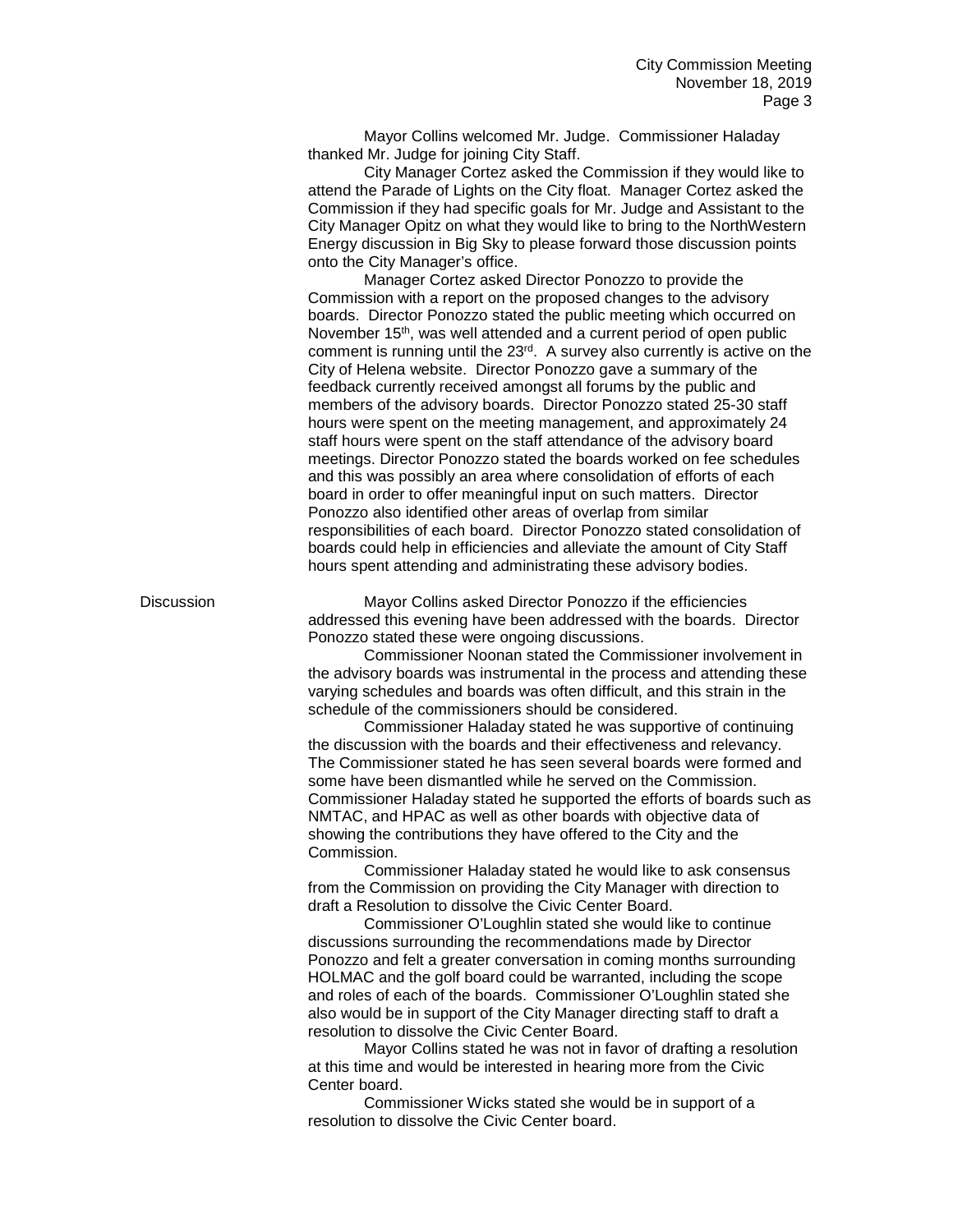Mayor Collins stated he felt there should be more time speaking with those parties involved, prior to drafting the resolution.

Commissioner Haladay stated he would like to elaborate on his concerns regarding the Civic Center Board specifically. Commissioner Haladay asked City Attorney Jodoin if the Civic Center Board had control over City funds. Mr. Jodoin stated the Board had monies which were technically generated by the Civic Center Board and events it had coordinated, and until about March of the last year were able to write checks from a City Bank account. Commissioner Haladay asked Mr. Jodoin to confirm if this would mean private citizens would then have access to City funds. Mr. Jodoin stated yes, technically this would be true. Commissioner Haladay asked if the Civic Center Board had entered into contracts outside the City Attorney or City Manager's office. Mr. Jodoin stated there were some liability concerns which were not being addressed due to the Civic Center Board entering into at least two contracts for the facility use without going through the proper review and processes. Commissioner Haladay asked if the Civic Center Board was setting fees and as such would this board would be subject to the Open Meeting laws, and if the Civic Center Board were to violate these laws, who would be held liable for the violation. Mr. Jodoin stated there was a general concern if these meetings were not being operated under these statutes of open meeting laws, then it would be the City's liability. Commissioner Haladay asked City Attorney Jodoin if there was concern over any advisory boards which engaged in electioneering at official meetings. Mr. Jodoin stated it could violate state ethics laws for any public officer or public employee to engage in such activities, however, if this would specifically apply to an advisory board member, he could not say definitively; but in the interest of best practices felt this was not appropriate. Commissioner Haladay stated in the Civic Center Board minutes for the meeting held on September 10<sup>th</sup>, 2019, the minutes stated concerns regarding the election of certain Commissioners and the re-appointment of several board members. Commissioner Haladay stated due to what seemed to be a case of electioneering during the meeting by City Staff, he could not support the board continuing.

Commissioner Noonan stated in the discussion of the Civic Center moving to the Parks department, he was in favor of the reorganization. Commissioner Noonan recognized there was a definite commitment by the board to the physical facility and he felt there were two separate issues at hand which need to considered; the maintenance of the facility itself and the operation and management of the programming. Commissioner Noonan stated the Parks Department could play a vital role in developing both sides of the issue to the betterment of the Civic Center overall.

Mayor Collins stated he was alarmed by several points brought forth by Commissioner Haladay but was still supportive of continuing discussion prior to dissolving the board.

Commissioner Wicks stated there were rumors which she wished to address, including the sale or dissolving of the Civic Center as a facility was not being discussed this evening, but it was simply a discussion on the advisory board.

Commissioner O'Loughlin stated regardless of the direction to the City Manager this evening, it did not preclude further discussion with the Civic Center Board. The Commissioner noted that the Commission had previously discussed making changes to the structure of the Civic Center Board, including establishing term limits; however, to date, Civic Center Board has opposed all efforts for any structural changes.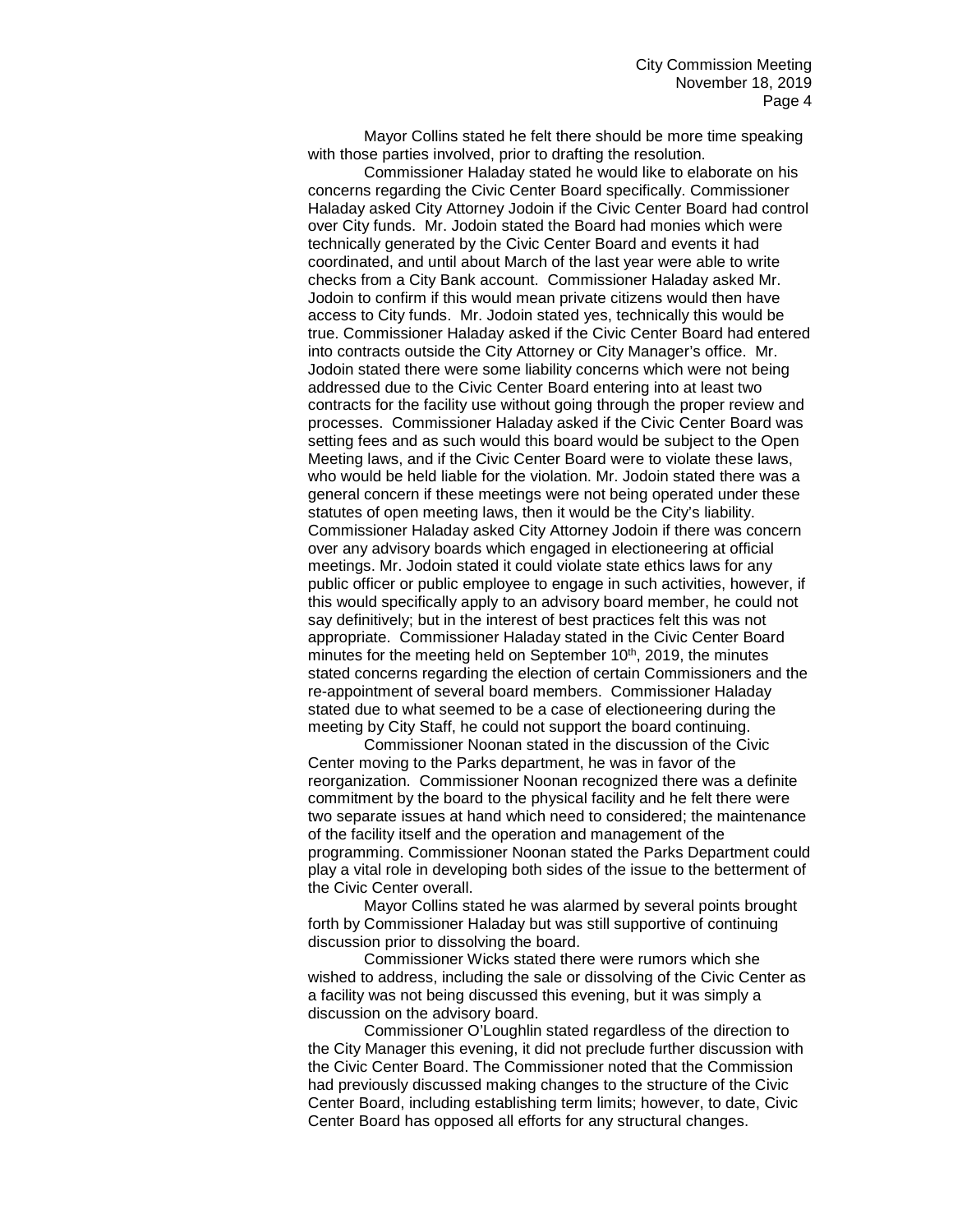Mayor Collins stated his concerns about the drafting the resolution prior to any further discussion.

Commissioner O'Loughlin stated the consensus seemed to be to direct the City Manager to draft the resolution but would welcome further discussion on the matter.

City Manager Cortez stated the consensus would be to draft a resolution to dissolve the Civic Center Board while still including the public commentary received throughout the process and brought to the next viable meeting option which would be in December.

**Report from the BEPORT FROM THE HELENA CITIZENS COUNCIL**<br>HCC Treasurer Nancy reported on the election

HCC Treasurer Nancy reported on the election of the HCC candidates from the last election. The HCC has opted to follow the same procedure as would be followed by the HCC for vacancies on the Committee and appoint the remaining seats or the seats with a tie.

City Attorney Jodoin stated he had spoken with HCC Chair Sumner Sharpe and the County Attorney office and it was determined the appointments would not need to come back to the Commission for appointment.

*Regular Items* REGULAR ITEMS

A. CONSIDER A RESOLUTION RELATING TO \$2,754,000 WASTEWATER SYSTEM REVENUE BOND (DNRC WATER POLLUTION CONTROL STATE REVOLVING LOAN PROGRAM), SERIES 2019; AUTHORIZING THE ISSUANCE AND FIXING THE TERMS AND CONDITIONS THEREOF.

Staff Report City Controller Liz Hirst reported city staff is requesting the Commission approve borrowing \$2,754,000 to finance the construction, and extension of water and wastewater mains, as well as related infrastructure to the newly annexed westside. In addition to these extensions, some upgrades to our existing system will need to be made. This project is anticipated to be complete by December 2020.

City Staff recommended approval of a resolution relating to \$2,754,000 wastewater system revenue bond (DNRC Water Pollution Control State Revolving Loan Program), series 2019; authorizing the issuance and fixing the terms and conditions thereof.

Discussion Commissioner Haladay asked for clarification on who would be responsible for the debt service payments. Ms. Hirst stated the City would be making the payments from the City Wastewater Enterprise fund, until such time the customers tapped into the program, at which time the payments would become the responsibility of the customer.

Public Comment Mayor Collins asked for public comment. None was received.

**Motion Commissioner Noonan moved to approve a resolution relating to \$2,754,000 wastewater system revenue bond (DNRC Water Pollution Control State Revolving Loan Program), series 2019; authorizing the issuance and fixing the terms and conditions thereof.** Commissioner O'Loughlin seconded the motion. Interim City Clerk Clayborn called a roll call vote, as follows: Commissioner Haladay voted aye, Commissioner Wicks voted aye, Commissioner Noonan voted aye and Mayor Collins voted aye. **The motion carried, 5-0. Resolution 20581**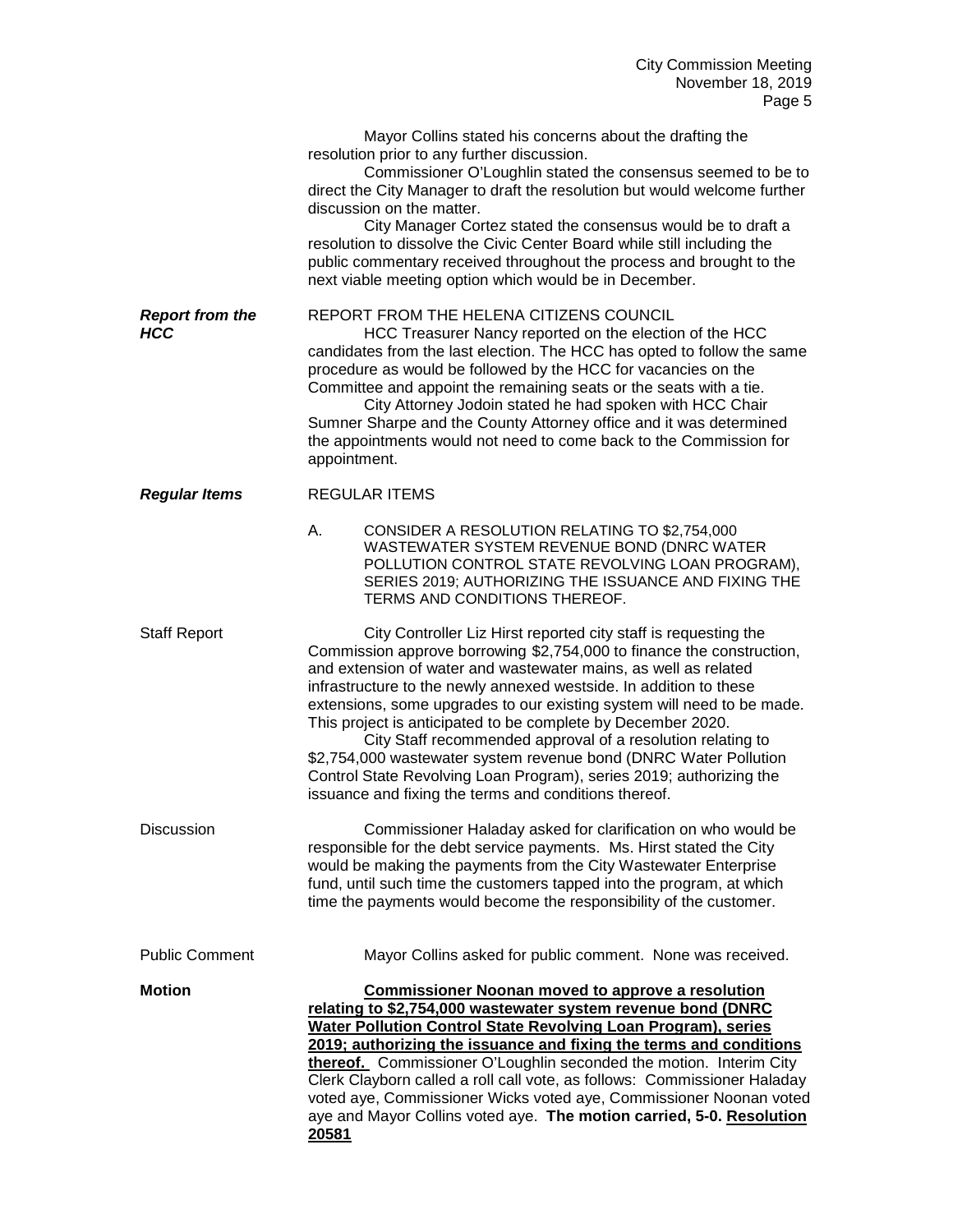|                       | CONSIDER A RESOLUTION AMENDING AND RESTATING<br>В.<br>ALL PRIOR WASTEWATER SYSTEM REVENUE FINANCING<br>RESOLUTIONS AND WASTEWATER SYSTEM REVENUE<br>BONDS ISSUED PRIOR TO 2019.                                                                                                                                                                                                                                                                                                                                                                                                                                                                                                                                                                                                                                                                                                                                                                                                                                                    |
|-----------------------|------------------------------------------------------------------------------------------------------------------------------------------------------------------------------------------------------------------------------------------------------------------------------------------------------------------------------------------------------------------------------------------------------------------------------------------------------------------------------------------------------------------------------------------------------------------------------------------------------------------------------------------------------------------------------------------------------------------------------------------------------------------------------------------------------------------------------------------------------------------------------------------------------------------------------------------------------------------------------------------------------------------------------------|
| <b>Staff Report</b>   | City Controller Liz Hirst reported the City has one outstanding<br>wastewater bond issue from the State of Montana, Department of<br>Natural Resources (DNRC), Water Pollution Control State Revolving<br>Fund. All bond documents refer to the original bond resolution Nos.<br>10111, 10201, 11392, and 19976, adopted on May 22, 1989, May 21,<br>1990, July 12, 1999, and December 3, 2012, respectively. The attached<br>resolution will replace these resolutions as the originating resolution for<br>all current and future wastewater bonds to provide for up-to-date bond<br>language. Replace resolution Nos. 10111, 10201, 11392, and 19976 with<br>a master bond resolution for all wastewater bonds issued prior to 2019.<br>The City will have bond language that is consistent with current bond<br>language used<br>City Staff recommended approval a resolution amending and<br>restating all prior wastewater system revenue financing resolutions and<br>wastewater system revenue bonds issued prior to 2019. |
| <b>Public Comment</b> | Mayor Collins asked for public comment. None was received.                                                                                                                                                                                                                                                                                                                                                                                                                                                                                                                                                                                                                                                                                                                                                                                                                                                                                                                                                                         |
| Motion                | <b>Commissioner O'Loughlin moved to approve a resolution</b><br>amending and restating all prior wastewater system revenue<br>financing resolutions and wastewater system revenue bonds issued<br>prior to 2019. Commissioner Wicks seconded the motion. Interim City<br>Clerk Clayborn called a roll call vote, as follows: Commissioner Haladay<br>voted aye, Commissioner Wicks voted aye, Commissioner Noonan voted<br>aye and Mayor Collins voted nay. The motion carried, 5-0. Resolution<br>20582                                                                                                                                                                                                                                                                                                                                                                                                                                                                                                                           |
|                       | C.<br>CONSIDER FIRST PASSAGE OF AN ORDINANCE ALLOWING<br>CERTAIN ENCROACHMENTS BY RIGHT BY AMENDING<br>CHAPTER 13 OF TITLE 7 OF THE HELENA CITY CODE AND<br>SETTING A PUBLIC HEARING DATE OF DECEMBER 9, 2019                                                                                                                                                                                                                                                                                                                                                                                                                                                                                                                                                                                                                                                                                                                                                                                                                      |
| Staff Report          | Deputy City Attorney Iryna O'Connor reported currently, when a<br>property owner wants to have a retaining wall, fence, awning or<br>overhang extend into the right-of-way, the property owner must apply for<br>and obtain an agreement with the city for that encroachment. The<br>agreement is also recorded with the Clerk and Recorder. Preparation of<br>these agreements requires staff time, mainly from engineering and legal<br>staff, as well as an added inconvenience for the property owner. In<br>reviewing whether or not these types of encroachments create an issue<br>for the city justifying the expenditure of resources, city staff has found<br>that vast majority of these encroachment;<br>do not present issues for the city's use of the right-of-way and as such<br>are approved with minimal review or investigation have been in existence<br>for a long period of time especially in the older parts of the city; and no                                                                           |

additional rights are gained by the city by having an agreement in place. City Staff recommended move to approve first passage of an ordinance allowing certain encroachments by right amending chapter 13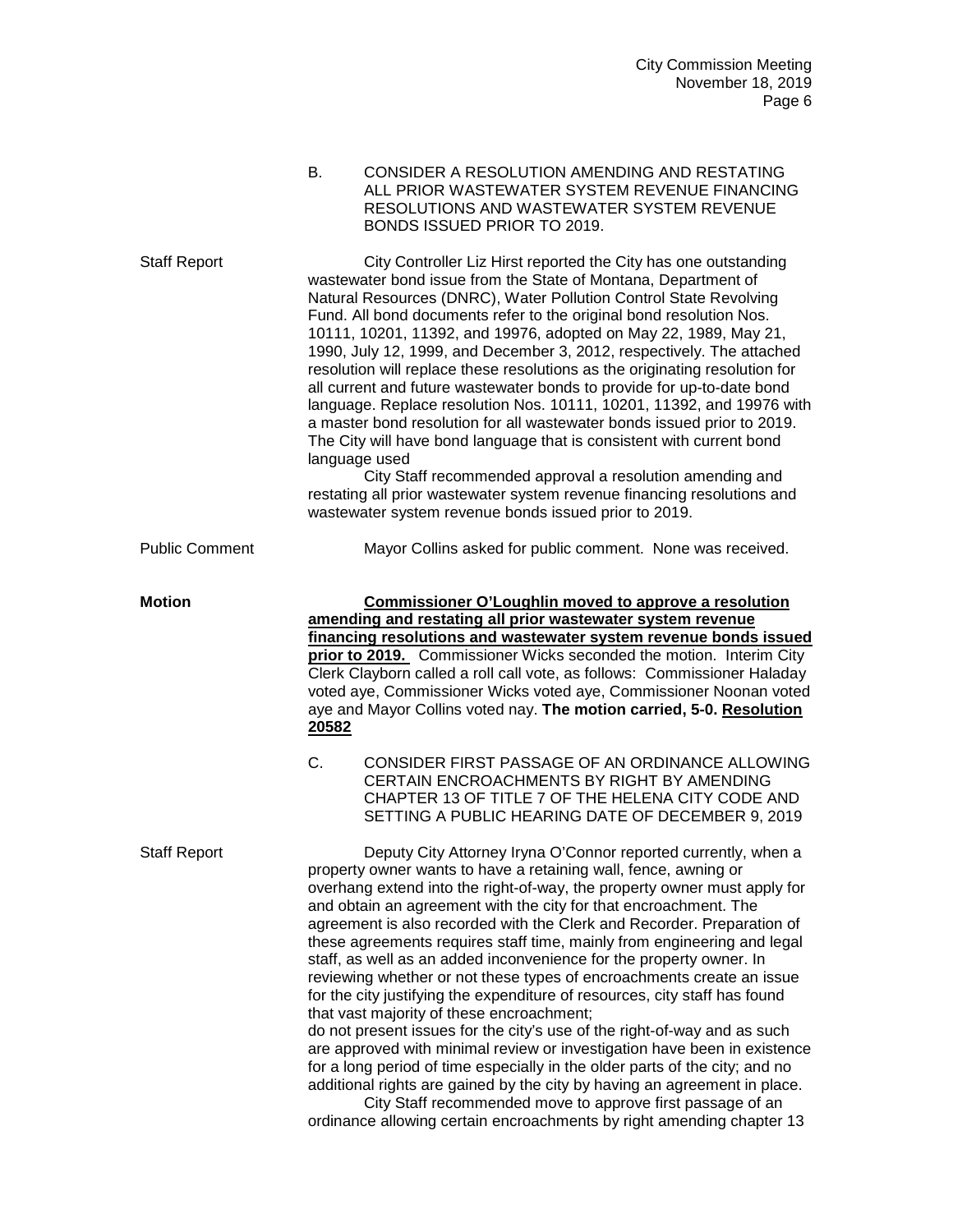| Discussion              | of title 7 of the Helena City Code and setting a public hearing date of<br>December 9, 2019.<br>Commissioner O'Loughlin asked if this was the type of<br>amendment which most municipalities followed in this type of matter, and<br>if this was the type of way this type of encroachment was typically<br>handled. City Attorney Jodoin stated the City of Bozeman operated in<br>this manner.                                                                                                                                                                                                                                                                                                                                                                                                                                                                                                                                                                                                                                                                                                                                                                                                                                                                                                                                                                                                                                                                                                                                                                                                                                                                                             |
|-------------------------|----------------------------------------------------------------------------------------------------------------------------------------------------------------------------------------------------------------------------------------------------------------------------------------------------------------------------------------------------------------------------------------------------------------------------------------------------------------------------------------------------------------------------------------------------------------------------------------------------------------------------------------------------------------------------------------------------------------------------------------------------------------------------------------------------------------------------------------------------------------------------------------------------------------------------------------------------------------------------------------------------------------------------------------------------------------------------------------------------------------------------------------------------------------------------------------------------------------------------------------------------------------------------------------------------------------------------------------------------------------------------------------------------------------------------------------------------------------------------------------------------------------------------------------------------------------------------------------------------------------------------------------------------------------------------------------------|
| <b>Motion</b>           | <b>Commissioner O'Loughlin moved to approve first passage</b><br>of an ordinance allowing certain encroachments by right amending<br>chapter 13 of title 7 of the Helena City Code and setting a public<br>hearing date of December 9, 2019. Commissioner Noonan seconded<br>the motion. Interim City Clerk Clayborn called a roll call vote, as follows:<br>Commissioner Haladay voted aye, Commissioner Wicks voted aye,<br>Commissioner Noonan voted aye and Mayor Collins voted aye. The<br>motion carried, 5-0. Ordinance 3276                                                                                                                                                                                                                                                                                                                                                                                                                                                                                                                                                                                                                                                                                                                                                                                                                                                                                                                                                                                                                                                                                                                                                          |
| <b>Public Hearings</b>  | <b>PUBLIC HEARINGS</b>                                                                                                                                                                                                                                                                                                                                                                                                                                                                                                                                                                                                                                                                                                                                                                                                                                                                                                                                                                                                                                                                                                                                                                                                                                                                                                                                                                                                                                                                                                                                                                                                                                                                       |
|                         | CONSIDER A REVISED ORDINANCE ADDING INDUSTRIAL<br>А.<br>WASTEWATER REGULATIONS BY AMENDING TITLE 6,<br>CHAPTER 6 OF HELENA CITY CODE                                                                                                                                                                                                                                                                                                                                                                                                                                                                                                                                                                                                                                                                                                                                                                                                                                                                                                                                                                                                                                                                                                                                                                                                                                                                                                                                                                                                                                                                                                                                                         |
| <b>Staff Report</b>     | City Engineer Ryan Leland reported a first passage of the<br>Industrial Wastewater Regulations was read and approved at the<br>November 4th City Commission Meeting. This is the Public Hearing for<br>the Industrial Wastewater Regulation.<br>Industrial Wastewater Regulations and permits require treating<br>industrial wastestreams for defined industries before the water is<br>discharged to the sewer system. The type of waste being produced and<br>the potential disruption of the City of Helena Wastewater Treatment<br>Facility's ability to treat the sewage determines the specific treatment<br>required by the discharger and their discharge permit limits. This helps<br>protect the City of Helena Wastewater Treatment Facility's ability to treat<br>and meet the discharge limits in their MPDES Discharge Permit.<br>The Environmental Protection Agency (EPA) performed an audit<br>on the City of Helena's pretreatment program for industrial waste in<br>September 2017. As part of the audit, EPA requested modifications to<br>the City of Helena's Industrial Waste Regulations (City Code 6-4),<br>Ordinance No. 3124. The changes include: minor changes to the<br>definition of Significant Industrial User, changes to prohibited discharges,<br>and clarifications to the department's enforcement authority of the<br>Industrial Waste Regulations. The revised ordinance language, as<br>approved by Al Garcia, EPA Pretreatment Coordinator, is attached to this<br>memo.<br>City Staff recommended approval of final passage of an<br>ordinance amending industrial wastewater regulations by amending Title<br>6, Chapter 6 of Helena City Code. |
| <b>Public Testimony</b> | Mayor Collins declared the public portion of the hearing opened<br>and asked if there were any individuals wishing to address the<br>Commission. There being none, Mayor Collins declared the public<br>hearing closed.                                                                                                                                                                                                                                                                                                                                                                                                                                                                                                                                                                                                                                                                                                                                                                                                                                                                                                                                                                                                                                                                                                                                                                                                                                                                                                                                                                                                                                                                      |
| <b>Motion</b>           | <b>Commissioner Wicks moved to approve final passage of an</b>                                                                                                                                                                                                                                                                                                                                                                                                                                                                                                                                                                                                                                                                                                                                                                                                                                                                                                                                                                                                                                                                                                                                                                                                                                                                                                                                                                                                                                                                                                                                                                                                                               |

**ordinance amending industrial wastewater regulations by amending**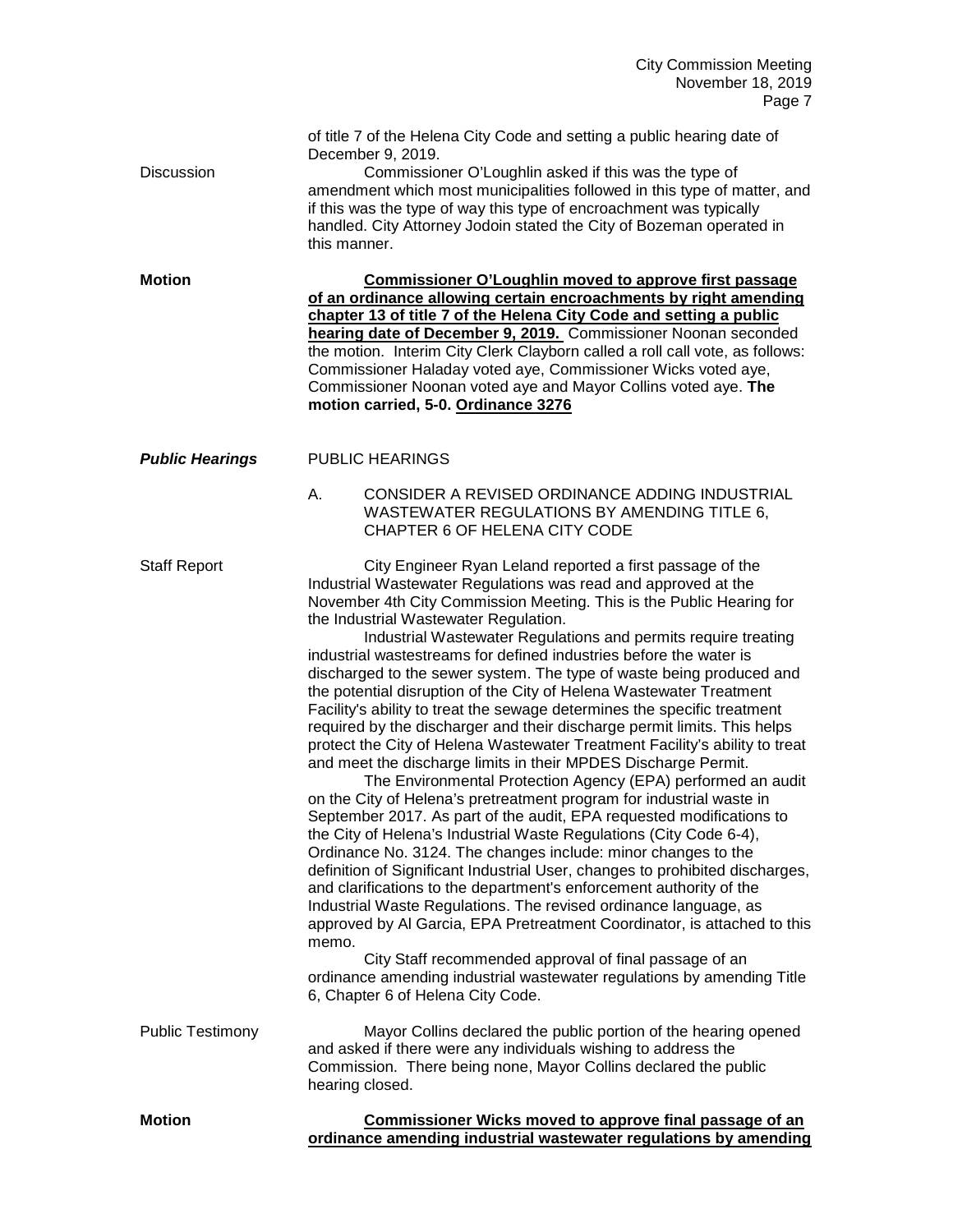**Title 6, Chapter 6 of Helena City Code.** Commissioner Haladay seconded the motion. Interim City Clerk Clayborn called a roll call vote, as follows: Commissioner Haladay voted aye, Commissioner Wicks voted aye, Commissioner Noonan voted aye and Mayor Collins voted nay. **The motion carried, 5-0. Ordinance 3265**

B. CONSIDER FINAL PASSAGE OF AN ORDINANCE AMENDING THE DOWNTOWN URBAN RENEWAL DISTRICT AND THE BOUNDARIES THEREOF, AND ADOPTING THE RODNEY STREET DOWNTOWN URBAN RENEWAL DISTRICT PLAN, INCLUDING TAX INCREMENT PROVISION PURSUANT TO TITLE 7, CHAPTER 15, PARTS 42 AND 43, MCA.

Community Development Director Sharon Haugen reported on November 4, 2019, the Helena City Commission approved first passage of an ordinance amending the Downtown Urban Renewal District (URD) and amending the boundaries thereof, and adopting the Rodney Street Amendment to Downtown Urban Renewal District Plan (Plan), including tax increment provision pursuant to Title 7, Chapter 15, Parts 42 and 43 MCA. The City Commission established November 18, 2019, as the date of a public hearing to consider final passage of the ordinance. MCA Section 7-15-4213 requires that the Consolidated Planning Board review the Urban Renewal Plan as well as any amendments then provide a written recommendation to the City Commission as to whether the Urban Renewal Plan conforms to the 2011 Growth Policy, as amended. On October 15, 2019, the Planning Board heard a presentation regarding the Urban Renewal Plan and the goals identified therein. The staff report also evaluated how these goals were in conformance with the City's current Growth Policy as amended by the Downtown Neighborhood Plan. As a result of that meeting, the Planning Board concluded the goals were in conformance with the 2011 Growth Policy and the Downtown Neighborhood Plan, and made a formal recommendation for the City Commission to consider the Rodney Street amendment to the Downtown Urban Renewal Plan. The Planning Board's recommendations were provided to the City Commission on November 4, 2019. The City sent notices of the hearing to all property owners in the Downtown and Transitional Residential districts whose names appear on the county treasurer's tax rolls as the owners or purchasers under contract. Lewis and Clark County and the Helena School District were also notified about the hearing and have an opportunity to comment on the Plan and the District amendment. A copy of the draft plan is on the City website at:

www./cd/planning/currentprojects/downtownurban.html.helenamt.gov

A hard copy of the Plan can be obtained by contacting the Community Development Department located at 316 N. Park, Helena, MT, 59623. Once approved by the City Commission, City staff will finalize the Plan amendment. Then, the Plan amendment as well as other required documents will be sent to the Montana Department of Revenue so that they can certify the base year for the amended District and the subsequent tax increment.

The purpose of the action is to take public comments to the adoption of the Rodney Street Amendment to the Downtown Urban Renewal District, the amended boundaries, and the accompanying plan. The Rodney Street amendment of the District and resulting opportunities associated with the various mechanisms identified in the Plan would help to encourage revitalization and redevelopment of the Rodney Street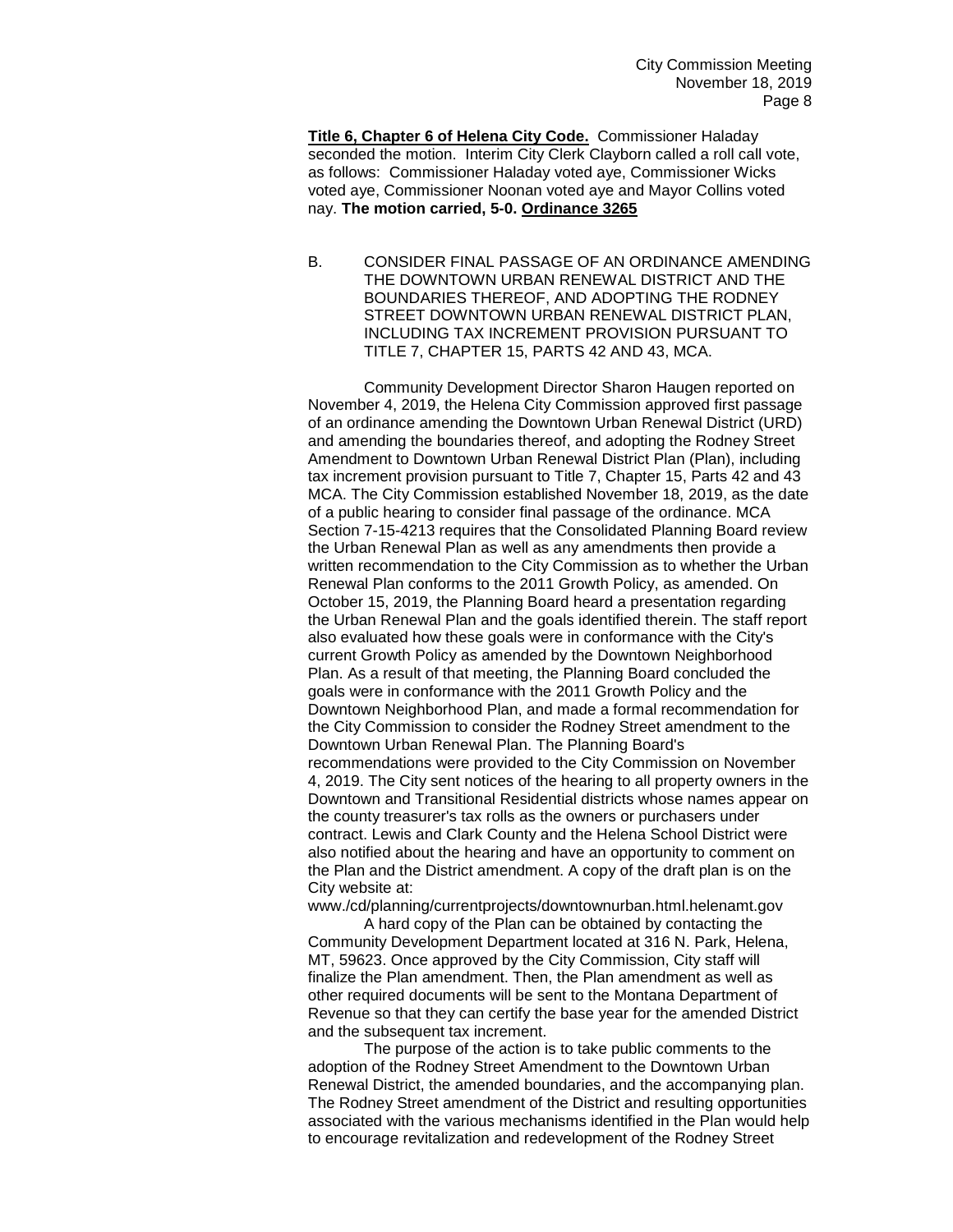|                         | area. The City of Helena Growth Policy identifies this area as one with<br>potential for infill, redevelopment, and as a designated "Mixed Use" area.<br>The DNP speaks to encourage redevelopment in the area and<br>maximizing opportunities to reinvest in existing building and<br>infrastructure. The amendment of the District will help accomplish some<br>of these goals and is one of the few tools that cities have to encourage<br>redevelopment in an area. It encourages and better enables public and<br>private partnerships.<br>Redevelopment activities take advantage of existing<br>infrastructure and require less resources to develop than raw ground.<br>The possible use of TIF funds may allow current building to be brought<br>up standards that make them more energy efficient and extend their<br>usable life. It is anticipated that the actions resulting from the Plan<br>amendment will increase the overall taxable value of the proposed<br>district through strategic public and private investment. The increase in<br>taxable value from a set baseline level will be redirected back into the<br>district. The increment that is derived from the increase in taxable value<br>therefore, will stay in the district and will not be available to be used<br>elsewhere in the city.<br>Director Haugen recommended. approval of final passage of an<br>ordinance amending the boundaries of the Downtown Urban Renewal<br>District and the Downtown Urban Renewal District Plan, to include the<br>Rodney Street Study Area including a tax increment provision pursuant<br>to Title 7, Chapter 15, Parts 42 and 43, Montana Code Annotated |
|-------------------------|------------------------------------------------------------------------------------------------------------------------------------------------------------------------------------------------------------------------------------------------------------------------------------------------------------------------------------------------------------------------------------------------------------------------------------------------------------------------------------------------------------------------------------------------------------------------------------------------------------------------------------------------------------------------------------------------------------------------------------------------------------------------------------------------------------------------------------------------------------------------------------------------------------------------------------------------------------------------------------------------------------------------------------------------------------------------------------------------------------------------------------------------------------------------------------------------------------------------------------------------------------------------------------------------------------------------------------------------------------------------------------------------------------------------------------------------------------------------------------------------------------------------------------------------------------------------------------------------------------------------------------------------------------------------------------|
| <b>Public Testimony</b> | Mayor Collins declared the public portion of the hearing open<br>and asked if there was anyone wishing to address the Commission.<br>Paul Pacini, spoke in favor of the URD but stated there was<br>some confusion regarding the advisory board and board of<br>Commissioners, and asked for clarification.<br>Commissioner O'Loughlin stated if Mr. Pacini would ask his<br>questions, the Commission could possibly address the questions in the<br>Commission discussion.<br>Mr. Pacini asked for clarification on the role and makeup of the<br>advisory boards for the URD.<br>Rex Seeley property owner within the URD, spoke in support of<br>the URD and stated this was encouraging for those property owners in<br>the area.<br>Gina Satterfield, spoke in opposition of the URD, expressing<br>concerns over single family housing in the area.<br>Fred Sargerson, spoke in favor of the URD and stated his<br>enthusiasm for the redevelopment of the area.<br>Kathy Cook, resident of Rodney Street area, spoke in opposition<br>of the URD, with concerns over the raise of taxes in the area                                                                                                                                                                                                                                                                                                                                                                                                                                                                                                                                                                        |
| <b>Motion</b>           | Commissioner Wicks moved to approve final passage of an<br>ordinance amending the boundaries of the Downtown Urban<br>Renewal District and the Downtown Urban Renewal District Plan, to<br>include the Rodney Street Study Area including a tax increment<br>provision pursuant to Title 7, Chapter 15, Parts 42 and 43, Montana<br><b>Code Annotated.</b> Commissioner Noonan seconded.                                                                                                                                                                                                                                                                                                                                                                                                                                                                                                                                                                                                                                                                                                                                                                                                                                                                                                                                                                                                                                                                                                                                                                                                                                                                                           |
| <b>Discussion</b>       | Commissioner Haladay asked for Director Haugen to address<br>some of the questions raised in the public commentary this evening.<br>Director Haugen stated the TIF advisory board will review the                                                                                                                                                                                                                                                                                                                                                                                                                                                                                                                                                                                                                                                                                                                                                                                                                                                                                                                                                                                                                                                                                                                                                                                                                                                                                                                                                                                                                                                                                  |

different projects proposed and determine which projects will best to spend the TIF money and advise the City Commission on these projects.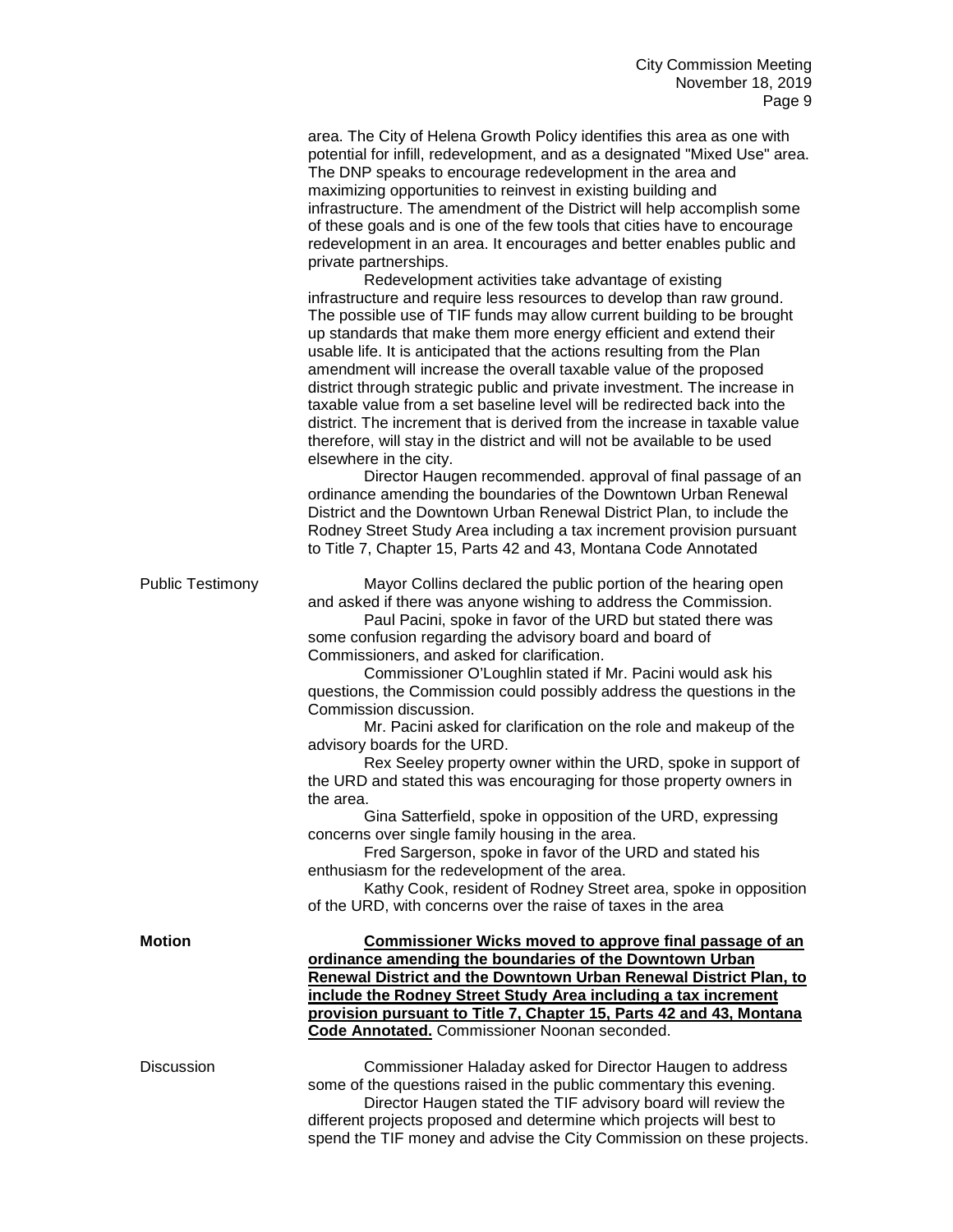|                     | Commissioner Haladay asked Director Haugen if a TIF district<br>would raise taxes. Director Haugen stated no, it would not raise taxes.<br>Commissioner O'Loughlin asked Anne Cossitt to come forth to<br>answer a few questions regarding the overarching plan for the URD<br>being considered, and how the proposed URD would create connectivity<br>with the Downtown area holistically.<br>Anne Cossitt, of WGM Engineering, stated the amendment<br>would allow for representation for the residents of the Rodney Street<br>area on the advisory committee to include a resident of the two<br>representatives required from the Rodney Street area. The plan would<br>also include the promotion of affordable housing and improved sidewalks<br>both of which would connect the area to the rest of downtown.                                                                                                                                                                                                                                                                                                                                                                                |
|---------------------|------------------------------------------------------------------------------------------------------------------------------------------------------------------------------------------------------------------------------------------------------------------------------------------------------------------------------------------------------------------------------------------------------------------------------------------------------------------------------------------------------------------------------------------------------------------------------------------------------------------------------------------------------------------------------------------------------------------------------------------------------------------------------------------------------------------------------------------------------------------------------------------------------------------------------------------------------------------------------------------------------------------------------------------------------------------------------------------------------------------------------------------------------------------------------------------------------|
| <b>Discussion</b>   | Commissioner Haladay stated the Urban Renewal District being<br>considered this evening would allow for an opportunity to address the<br>degradation of existing properties and offer a funding source in<br>partnership with the City to save the historic buildings and preserve<br>these properties versus demolition. Commissioner Haladay stated future<br>City Commissions to have a tool to assist in the preservation of the area<br>and its historic buildings.                                                                                                                                                                                                                                                                                                                                                                                                                                                                                                                                                                                                                                                                                                                             |
| <b>Amendment</b>    | <b>Commissioner Haladay moved to amend the current</b><br>Ordinance 3275, to include the Haladay amendment. Commissioner<br>Noonan seconded the motion. Interim City Clerk Clayborn called a roll<br>call vote, as follows: Commissioner Haladay voted aye, Commissioner<br>Wicks voted aye, Commissioner Noonan voted aye and Mayor Collins<br>voted aye. The motion carried, 5-0.                                                                                                                                                                                                                                                                                                                                                                                                                                                                                                                                                                                                                                                                                                                                                                                                                  |
| <b>Motion</b>       | <b>Commissioner Wicks move to amend her previous motion</b><br>to include the approved Haladay amendment. Commissioner<br>Haladay seconded the motion. Interim City Clerk Clayborn called a roll<br>call vote, as follows: Commissioner Haladay voted aye, Commissioner<br>Wicks voted aye, Commissioner Noonan voted aye and Mayor Collins<br>voted aye. The motion carried, 5-0. Ordinance 3275.<br>C.<br>A RESOLUTION ESTABLISHING THE DOWNTOWN URBAN<br>RENEWAL AREA TAX INCREMENT FINANCING ADVISORY<br>BOARD FOR THE DOWNTOWN URBAN RENEWAL AREA,                                                                                                                                                                                                                                                                                                                                                                                                                                                                                                                                                                                                                                              |
| <b>Staff Report</b> | INCLUDING THE HALADAY AMENDMENT.<br>City Attorney Jodoin reported on October 29, 2018, the Helena<br>City Commission passed Ordinance No. 3242 which established the<br>Downtown Urban Renewal Plan. On November 18, 2019, the Helena<br>City Commission passed Ordinance No. 3275 which added the Rodney<br>Street Study Area to the Downtown Urban Renewal District. The Plan<br>includes a Tax Increment Financing (TIF) provision.<br>The Plan called for an eleven member tax increment advisory<br>body. The Rodney Street Study Area amendment added two<br>representatives of a business or property owner, or residents, located in<br>the Rodney Street Study Area, for a total of thirteen members. The City<br>Manager's office asked for an additional representative of the non-profit<br>community for a total of fourteen members.<br>The establishment of the Downtown Tax Increment Financing<br>Advisory Board is the next important step in the implementation of the<br>Downtown Urban Renewal District Plan. The use of tax increment<br>financing funds may result in the redevelopment of properties and<br>infrastructure to address current goals of the City, such as the |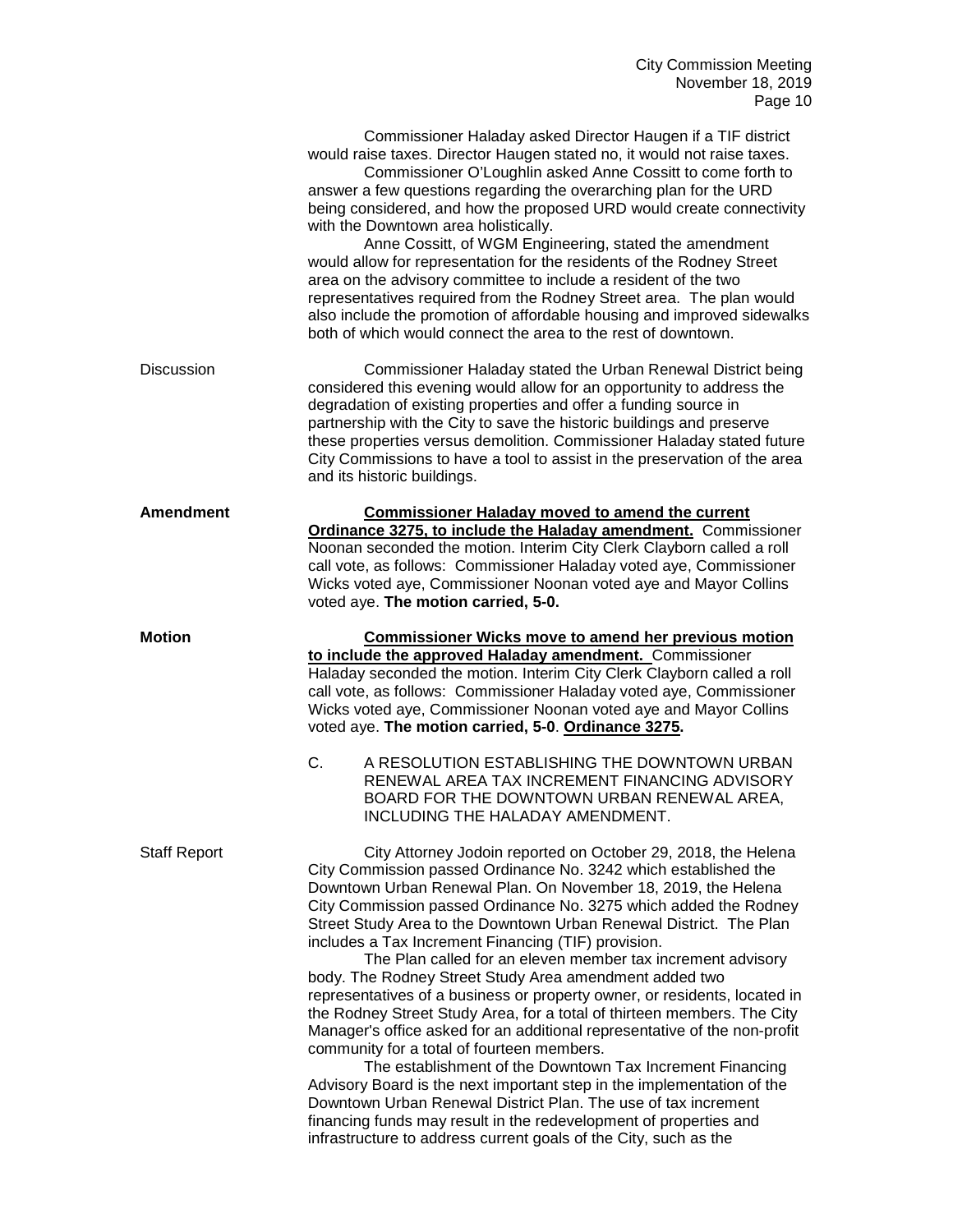|                       | implementation of the Complete Streets policy, compliance with newer<br>energy codes, innovative practices for stormwater, and in-fill<br>development, etc.<br>City Staff recommended approval of a Resolution Establishing a<br>Tax Increment Financing Advisory Board for the Downtown Urban<br>Renewal Area.                                                                                                                                                                                                                                                                                                                                                                                                                                                                                                                                                                                                                                                                                                                                                  |
|-----------------------|------------------------------------------------------------------------------------------------------------------------------------------------------------------------------------------------------------------------------------------------------------------------------------------------------------------------------------------------------------------------------------------------------------------------------------------------------------------------------------------------------------------------------------------------------------------------------------------------------------------------------------------------------------------------------------------------------------------------------------------------------------------------------------------------------------------------------------------------------------------------------------------------------------------------------------------------------------------------------------------------------------------------------------------------------------------|
| <b>Discussion</b>     | Commissioner Haladay gave a brief explanation for the proposed<br>amendment to the Advisory Board Resolution, stating it would allow for a<br>more flexibility in the timeframe and appointments to the advisory<br>committee by the Commission.<br>Commissioner O'Loughlin asked Director Haugen what the<br>process had been for outreach and selection of Advisory Committee<br>members. Director Haugen stated past practices for other bodies it was<br>the Commission that ultimately was the appointing entity.                                                                                                                                                                                                                                                                                                                                                                                                                                                                                                                                           |
| <b>Public Comment</b> | Mayor Collins asked for public comment. None was received.                                                                                                                                                                                                                                                                                                                                                                                                                                                                                                                                                                                                                                                                                                                                                                                                                                                                                                                                                                                                       |
| <b>Motion</b>         | <b>Commissioner moved to approve a Resolution Establishing</b><br>a Tax Increment Financing Advisory Board for the Downtown Urban<br>Renewal Area, as amended with the Haladay Amendment.<br>Commissioner Haladay seconded the motion. Interim City Clerk<br>Clayborn called a roll call vote, as follows: Commissioner Haladay voted<br>aye, Commissioner Wicks voted aye, Commissioner Noonan voted aye<br>and Mayor Collins voted aye. The motion carried,<br>5-0. Resolution 20580.                                                                                                                                                                                                                                                                                                                                                                                                                                                                                                                                                                          |
|                       | D.<br>RESOLUTION OF INTENTION TO ESTABLISH AN UPDATED<br>FEE SCHEDULE FOR THE 2020 GOLF SEASON AT BILL<br>ROBERTS GOLF COURSE                                                                                                                                                                                                                                                                                                                                                                                                                                                                                                                                                                                                                                                                                                                                                                                                                                                                                                                                    |
|                       | Golf fees must be updated regularly to maintain revenue and<br>remain competitive with similar courses. The Parks Department will bring<br>Bill Roberts Golf Course Fee Schedule updates to the Nov.18th<br>Commission Meeting to set a public hearing date of the Dec. 9th<br>Commission Meeting.<br>The Parks Department proposes updated fees as outlined in the<br>attached Resolution of Intention. Proposed golf fee increases range from<br>a 7-12% raise. Golf fee increases have the potential to increase revenue<br>by more than \$500,000 per year. This moves us closer to balancing the<br>Golf Fund. One new fee option is the Tower Club - this aims to attract<br>and retain more infrequent use golfers. It provides a potential diversified<br>revenue source while also providing an affordable option for golf.<br>City Staff recommended approval of a resolution of intention to<br>establish fees to be charged for the Bill Roberts Golf Course for the 2020<br>Season, with the included staff amendment which corrected several fees. |
| <b>Public Comment</b> | Mayor Collins asked for public comment. None was received.                                                                                                                                                                                                                                                                                                                                                                                                                                                                                                                                                                                                                                                                                                                                                                                                                                                                                                                                                                                                       |
| <b>Motion</b>         | <b>Commissioner Haladay moved to approve the resolution of</b><br>intention to establish fees to be charged for the Bill Roberts Golf<br>Course for the 2020 Season, to include the staff amendment.<br>Commissioner Wicks seconded the motion. Interim City Clerk Clayborn<br>called a roll call vote, as follows: Commissioner Haladay voted aye,<br>Commissioner Wicks voted aye, Commissioner Noonan voted aye and<br>Mayor Collins voted nay. The motion carried, 5-0. Resolution 20579.                                                                                                                                                                                                                                                                                                                                                                                                                                                                                                                                                                    |